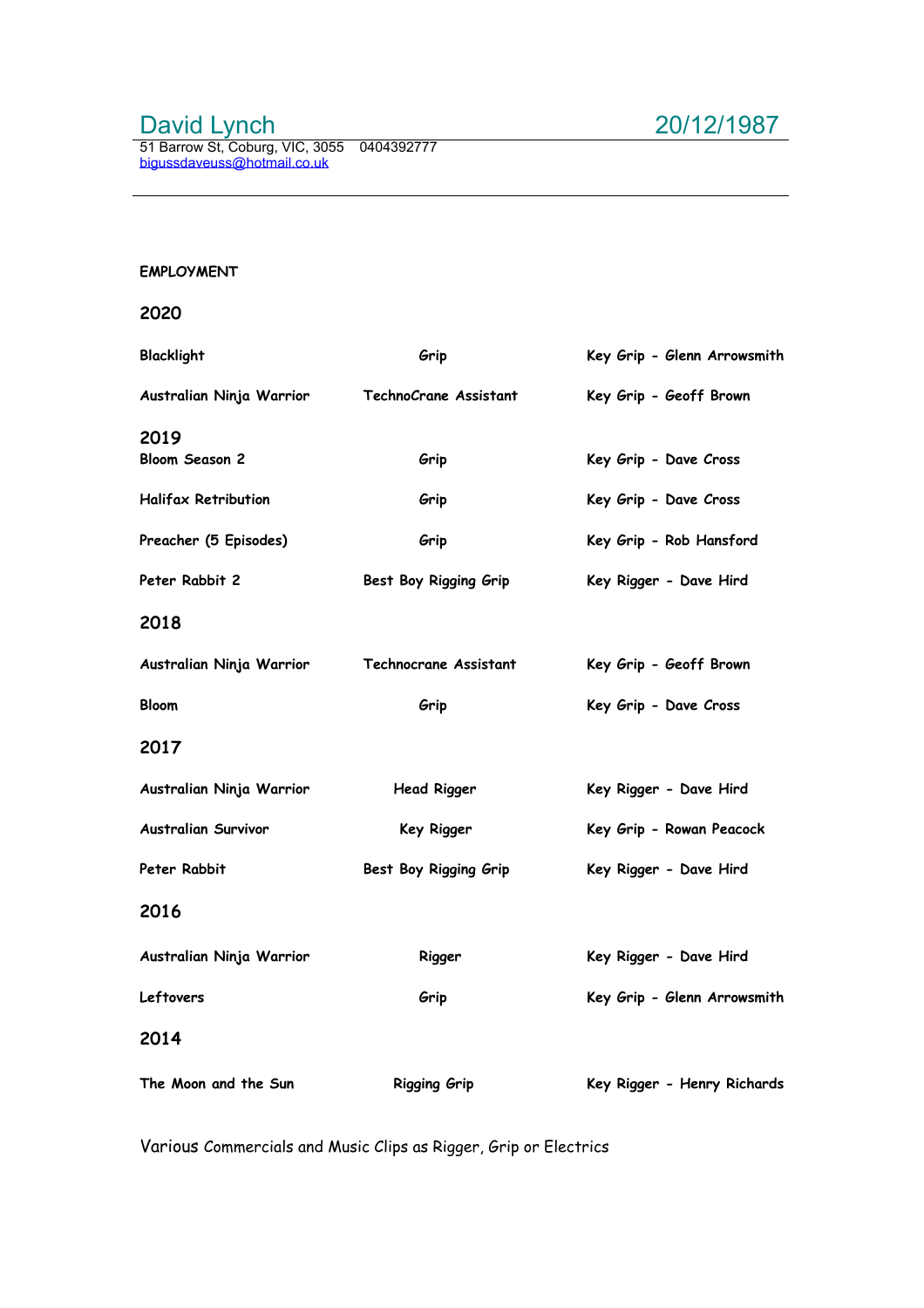#### **Freelance in Australia Nov '13 – Present**

## **Companies; Element Rigging, Tri-Point Rigging Services, StageSet**

With Element Rigging I work on projects mainly for the City of Melbourne and their public events, often employing a combination of Scaffold and truss systems to suspend banners, projectors, people etc.

With StageSet I have quickly become a valued member of their team, often travelling interstate to work on their tours and am always among the first called for any job in Melbourne. Tri-point rigging services offer stage build work and production rigging on festivals and some concerts. However, their main work is providing Film and TV rigging. I gained a lot of experience in pre/post production and on set rigging and lots of work with blue/green screens both in studio and on location.

### **Self Employed London Nov '10 – Dec '12**

#### **Rigging Clients; PTG Productions, Unusual Rigging, Outback Rigging**

PTG (Pete The Greek) Productions is solely a music rigging company servicing many of the venues in London. My role varied from being the only rigger for small scale productions to being part of a team on large events and often working rehearsals for artists such as Kylie and Robbie Williams. With Unusual rigging I was a member of the Olympic Venues Team. I worked in all venues outside the main stadium. The experience taught me more complex rigging techniques than those commonly used in music productions.

With Outback I worked in exhibition rigging, mainly servicing the needs of large trade shows, hanging lightweight banners etc. In Earls Court Olympia I gained experience in using 'Latchway' safety systems.

#### **Stage Crew Clients; Stage Miracles, Showstars, Irresistable Force, Event Hire Professionals**

Most of the above clients enlisted my help as a stagehand to assist technicians of touring artists. Event Hire Professionals is specifically a staging and stage cover company at which I was able to carry out more specific tasks including manufacturing custom staging. Because of previous experience, I was often appointed as team leader or site foreman. My time with them also led to giving a brief lecture on modular staging systems in the main auditorium of University College of London in 2011.

With Showstars my most notable job was working as a Dogman on the build up of the Olympics Opening Ceremonies.

#### **Sept '06 – Sept '11 Wango's - Staging Concepts**

At Wango's I had many tasks to carry out including maintaining vehicles, staging equipment and the Big Top. Quickly rose through the ranks to position of Tent Master in 2009 by which point I was overseeing all pre-season preparations and on site construction, communicating and co-ordinating with festival organisers and responsible for the structure and staging while events were open. Employment ended amicably so that I could move forward with my career.

As well as the British Festival season, Wango's had many clients around the country who required staging for various events such as; Westminster Cathedral for Choral riser, Celebrity weddings, Seating risers in O2 arena, Schools, equestrian events, London Fashion Week and corporate launches and functions. For all of which I was responsible for crew, equipment and onsite relations with clients.

We mainly used the American system, Staging Concepts equipment. Also used the old fashioned Steel Deck and tube and fit stages and occasionally hired Ally Deck systems.